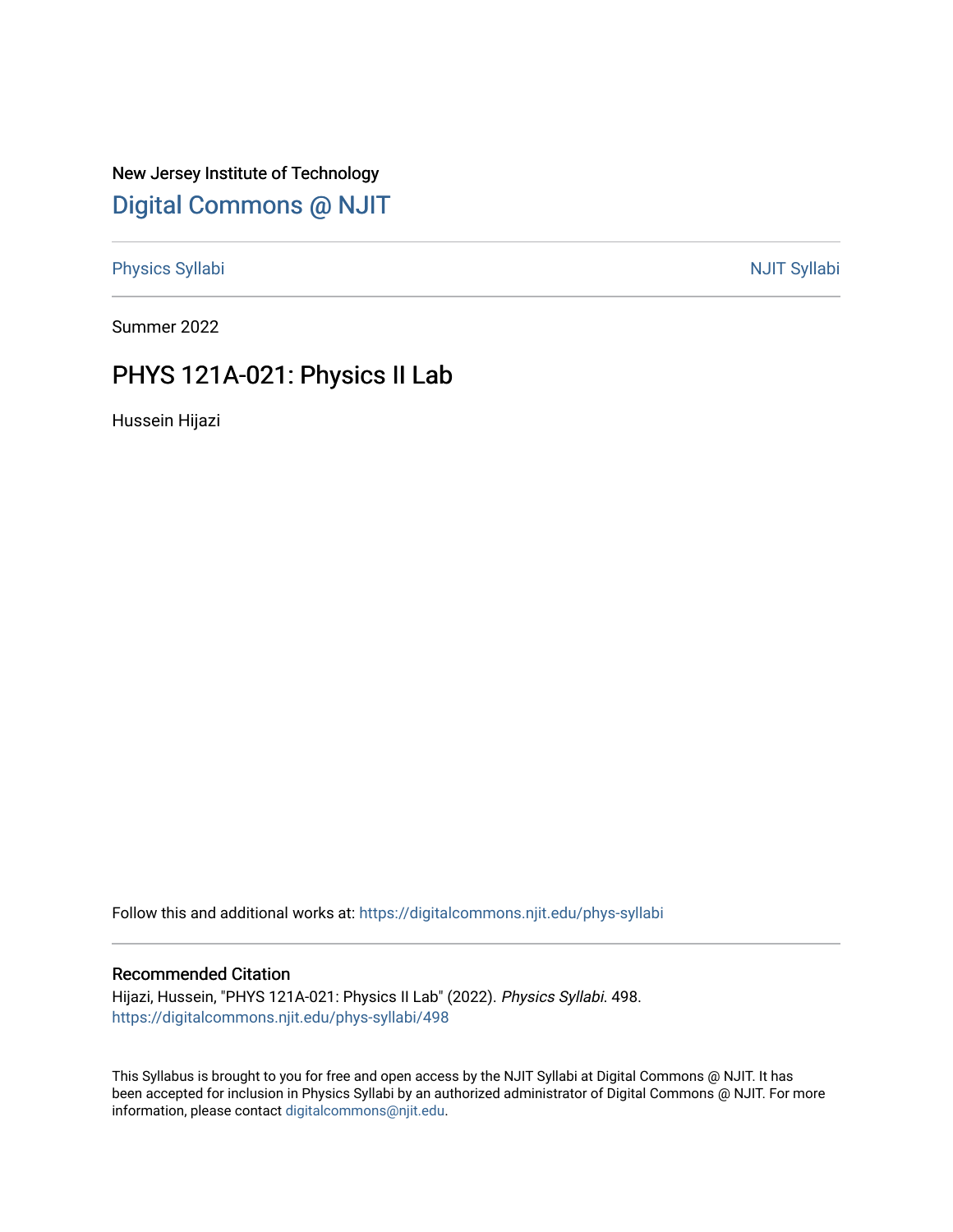| <b>INSTRUCTOR</b>    | Name: Hijazi, Hussein, E-mail: TBA                                                                                                                                                                                                                                                                                                    |  |  |
|----------------------|---------------------------------------------------------------------------------------------------------------------------------------------------------------------------------------------------------------------------------------------------------------------------------------------------------------------------------------|--|--|
| OFFICE HOURS         | <b>Hours and Location: TBA</b>                                                                                                                                                                                                                                                                                                        |  |  |
| <b>TEXTBOOK</b>      | Physics 121A Laboratory Manual 11 <sup>th</sup> Edition, sold by NJIT bookstore                                                                                                                                                                                                                                                       |  |  |
| <b>DESCRIPTION</b>   | This physics II laboratory course involves experiments which demonstrate the principles of electricity and<br>magnetism including simple dc circuits, electric field, electric potential, magnetic field, and inductance.                                                                                                             |  |  |
| <b>NOTE</b>          | To take the laboratory course, PHYS 121A, a student must take concurrently the lecture course, PHYS 121<br>unless the student passed the lecture course previously. Withdrawal from LAB requires withdrawal from the<br>LEC.                                                                                                          |  |  |
| <b>HELP</b>          | Visit or email your instructor if you are having troubles with the lab course.<br>If you need an accommodation due to a disability, please contact Scott Janz (scott.p.janz@njit.edu<br>973-596-5417), Associate Director of the Office of Accessibility Resources and Services, Kupfrian Hall<br>201 to discuss your specific needs. |  |  |
| <b>GENERAL</b>       | There is no exam in the lab course.                                                                                                                                                                                                                                                                                                   |  |  |
| <b>INFORMATION</b>   | No make-ups for missing labs are allowed.                                                                                                                                                                                                                                                                                             |  |  |
|                      | Grading (A through D and F) is based on attendance, participation, and lab report.                                                                                                                                                                                                                                                    |  |  |
|                      | Experiments are a group effort.                                                                                                                                                                                                                                                                                                       |  |  |
|                      | Laboratory reports should be an individual one submitted by each student.                                                                                                                                                                                                                                                             |  |  |
|                      | Lab computer login method: Username: your UCID and Password: your UCID password                                                                                                                                                                                                                                                       |  |  |
|                      | NJIT physics lab website: https://centers.njit.edu/introphysics/welcome/                                                                                                                                                                                                                                                              |  |  |
| <b>DELIVERY MODE</b> | Face-to-Face:<br>Instruction is delivered in person and students are expected to attend class.                                                                                                                                                                                                                                        |  |  |
| <b>LEARNING</b>      | Students will master basic physics concepts by performing an experiment relevant to a corresponding                                                                                                                                                                                                                                   |  |  |
| <b>OBJECTIVES</b>    | course work.                                                                                                                                                                                                                                                                                                                          |  |  |
|                      | Students will gain hands-on experiences with experimental processes and develop effective written                                                                                                                                                                                                                                     |  |  |
|                      | communication skills.                                                                                                                                                                                                                                                                                                                 |  |  |
|                      | Students should develop collaborative learning skills by working in a group.                                                                                                                                                                                                                                                          |  |  |
| LEARNING             | Students will demonstrate basic experimental skills by the practice of setting up and conducting an<br>$\overline{\phantom{a}}$                                                                                                                                                                                                       |  |  |
| <b>OUTCOMES</b>      | experiment.                                                                                                                                                                                                                                                                                                                           |  |  |
|                      | Students will demonstrate an understanding of the analytical methods required to interpret and analyze<br>results and draw conclusions as supported by their data.                                                                                                                                                                    |  |  |
|                      | Students will demonstrate basic communication skills by working in groups on laboratory experiments                                                                                                                                                                                                                                   |  |  |
|                      | and the thoughtful discussion and interpretation of data.                                                                                                                                                                                                                                                                             |  |  |
| ATTENDANCE           | Attendance policy is very strict. It is a student's responsibility to confirm his/her attendance with the Lab<br>$\overline{\phantom{a}}$<br>instructor.                                                                                                                                                                              |  |  |
|                      | It is required for students to attend all lab experiments since grading is based on attendance,                                                                                                                                                                                                                                       |  |  |
|                      | participation, and lab report.                                                                                                                                                                                                                                                                                                        |  |  |
|                      | It is required for a student to sign the attendance sheet in every lab class. If a student fails to sign it, it is<br>$\overline{\phantom{a}}$                                                                                                                                                                                        |  |  |
|                      | treated to be absent.                                                                                                                                                                                                                                                                                                                 |  |  |
|                      | Attendance will be checked in the beginning and middle of each class by your instructor.<br>$\overline{\phantom{a}}$                                                                                                                                                                                                                  |  |  |
|                      | If a student does not appeal and resolve his/her attendance within 7 days, no further complaint will be                                                                                                                                                                                                                               |  |  |
|                      | accepted.                                                                                                                                                                                                                                                                                                                             |  |  |
|                      | If a student makes more than 3 unexcused absences, the student is very likely to fail the lab course.<br>$\overline{\phantom{a}}$                                                                                                                                                                                                     |  |  |
|                      | If a student has excusable absences, the student should contact the dean of student office to email an                                                                                                                                                                                                                                |  |  |
|                      | official excuse to his/her lab instructor.                                                                                                                                                                                                                                                                                            |  |  |
| <b>GRADING</b>       | The grading guidelines are as follows:<br>1.<br>Attendance (20%); Participation (20%); Laboratory Report (60%)                                                                                                                                                                                                                        |  |  |
| <b>POLICY</b>        | A grade of zero (0) will be given for any missed experiment with no excuse.<br>2.                                                                                                                                                                                                                                                     |  |  |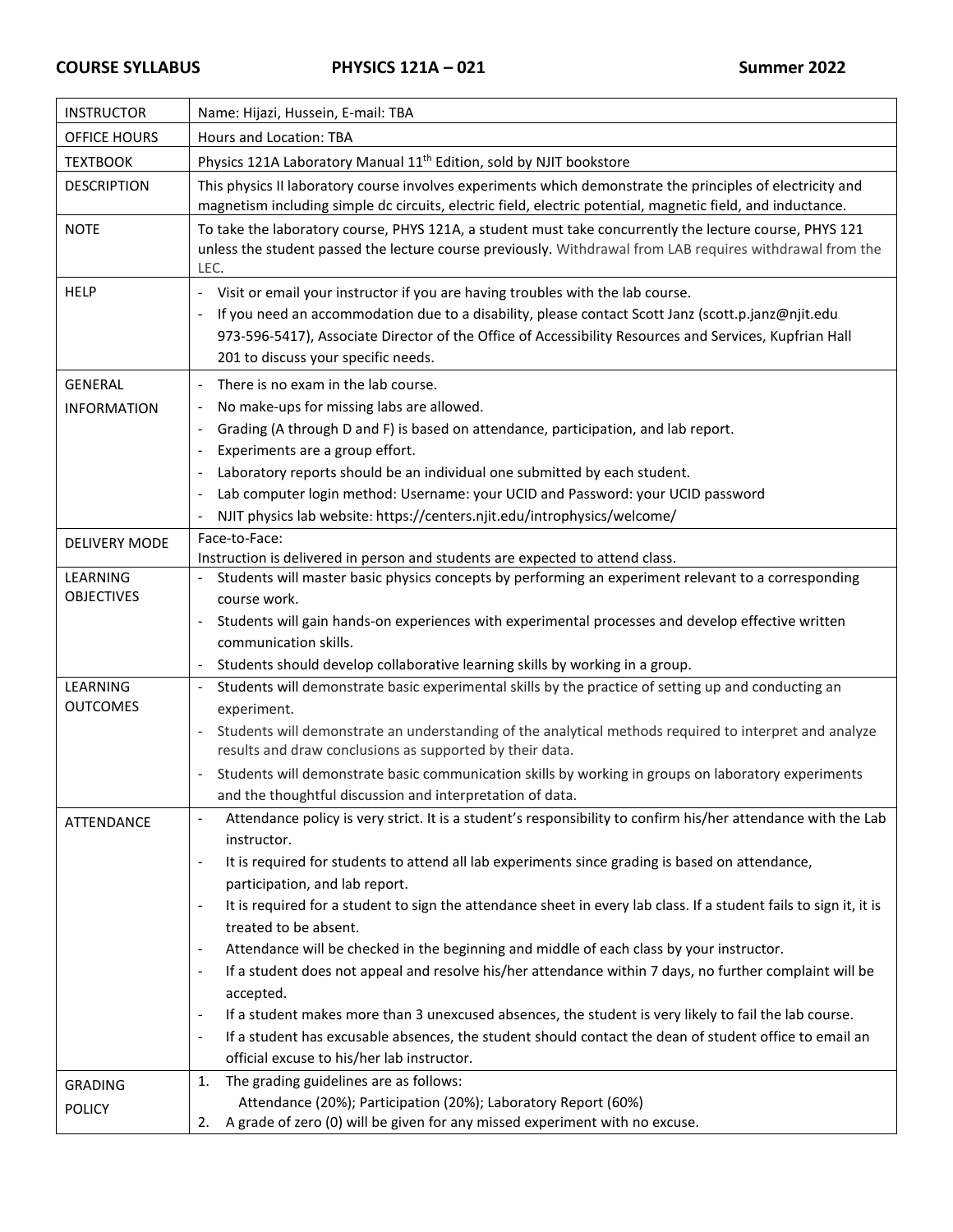|                      | Submission of the lab report is due the following week class begins – penalty for lateness is 10 % per<br>3.                                   |
|----------------------|------------------------------------------------------------------------------------------------------------------------------------------------|
|                      | day.                                                                                                                                           |
|                      | Laboratory Report Grading (points):<br>4.                                                                                                      |
|                      | Style; font type, font size, line space, margin, etc. given by your lab instructor (10)<br>Title (5)                                           |
|                      | Introduction including Objective and Theoretical Background (10)                                                                               |
|                      | Experimental Procedure (10)                                                                                                                    |
|                      | Results: Experimental Data (15) and Calculation (15)                                                                                           |
|                      | Discussion and analysis of results; Answers to questions (20)                                                                                  |
|                      | Conclusions (10)                                                                                                                               |
|                      | Raw Data Sheet (5); unless otherwise instructed, raw data sheets (or photocopies of raw data)                                                  |
|                      | should be attached in the lab report. The raw data should be checked and signed by your instructor<br>at the completion of the lab experiment. |
| <b>GRADING SCALE</b> | 90 - 100 % = A, 85 - 89 % = B+, 80 - 84 % = B, 75 - 79 % = C+, 65 - 74 % = C, 50 - 64 % = D, 0 - 49 % = F                                      |

### **LAB COURSE SCHEDULE**

| Day            | Date       | Experiment                                                         |
|----------------|------------|--------------------------------------------------------------------|
| 1              | $7/6$ (W)  | Introduction, Error Analysis, MATLAB I                             |
| 2              | 7/7(R)     | <b>MATLAB II</b>                                                   |
| 3              | $7/11$ (M) | Lab 200: Electric Charge and Force                                 |
| 4              | $7/13$ (W) | Lab 201: Electric Field by Point Charges                           |
| 5              | 7/14(R)    | Lab 202: Numerical Verification of Gauss's Law                     |
| 6              | $7/18$ (M) | Lab 203: Electric Potential and Electric Field                     |
| $\overline{7}$ | $7/20$ (W) | Lab 205: Parallel Plate Capacitor                                  |
| 8              | $7/21$ (R) | Lab 215: Ohm's Law – Current, Voltage, and Resistance Measurements |
| 9              | $7/25$ (M) | Lab 217: RC Circuits                                               |
| 10             | $7/27$ (W) | Lab 212: Measurement of e/m for an Electron                        |
| 11             | 7/28(R)    | Lab 210: Magnetic Field of Helmholtz Coil                          |
| 12             | $8/1$ (M)  | Lab 223: Faraday's Law                                             |
| 13             | $8/3$ (W)  | Lab 218: RL Circuits                                               |
| 14             | 8/4(R)     | Lab 221: LC Circuits                                               |

#### **Safety Guidance during Pandemic**

- 1. All students who are attending a physics lab class are required to wear a face covering during a lab class unless otherwise noted.
- 2. NJIT Physics Teaching Lab provides PPEs (disposable masks and gloves) for all the students who are attending a physics lab class.
- 3. Hand sanitizers, disinfectant wipes, and disinfecting cleaner sprays are available in lab rooms.

### **Physics Laboratory Safety**

- 1. Food and drink are not permitted during class in the lab at any time.
- 2. Wear safety glasses all the time during lab experiments.
- 3. Do not come into the lab room early unless the instructor is present.
- 4. Do not wear loose hair or clothing around moving equipment.
- 5. Do not set equipment too close to the edge of the table.
- 6. Do not activate any electric circuit or apparatus until the instructor inspect it.
- 7. Never touch a possibly live circuit and do not touch electrical equipment with wet hands.
- 8. Only use laboratory equipment for the instructional purpose for which they were intended.
- 9. Never look directly at the beam of a laser and light from a lamp used for experiment.
- 10.All trash and waste materials should be disposed of in the proper container. Do not pour chemicals into the laboratory sink.
- 11.Do not short the electrical leads on any equipment.
- 12.Any equipment except computers not in use should be turned off.
- 13.Do not take apart any apparatus or piece of equipment.